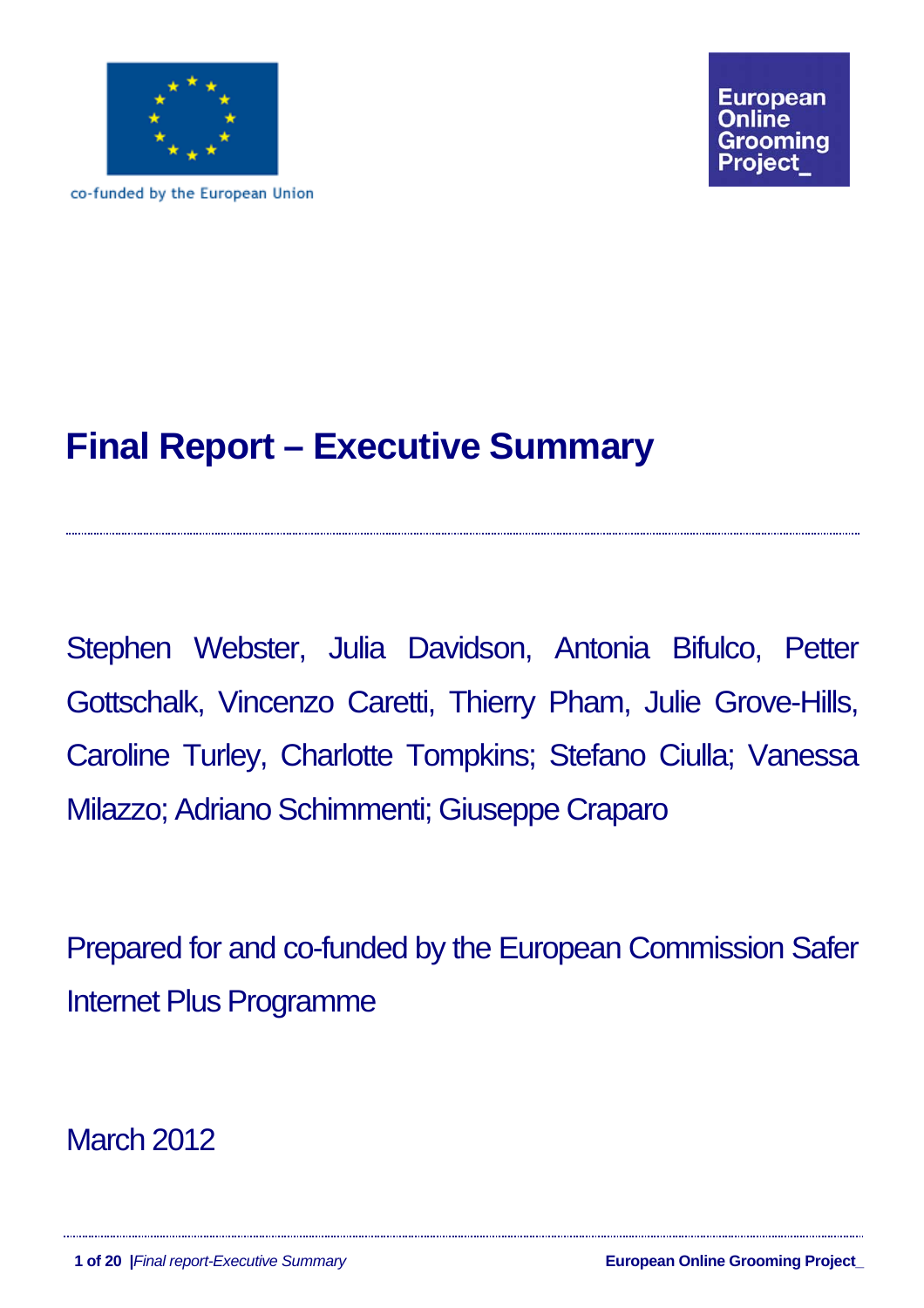# **Background**

- The sexual abuse of young people via the Internet is an international problem, a crime without geographical boundaries. Solutions both to perpetrators' use of the Internet and to the safety of young people online must be sought and will necessarily involve agencies working to protect young people at local, national and international levels. Action 3.1 of the Safer Internet Plus programme invited proposals for projects that aim to enhance the knowledge of the online sexual abuse of young people, with a particular focus on online grooming.
- Online grooming is defined as the process by which a person befriends a young person<sup>[1](#page-1-0)</sup> online to facilitate online sexual contact and/or a physical meeting with them, with the goal of committing sexual abuse.

# **Aims**

- The European Online Grooming Project research consortium is comprised of experts from across Europe and was tasked with meeting the following research objectives:
	- o describe the behaviour of both offenders who groom and young people who are 'groomed',
	- o describe how information, communication technology (ICT) may facilitate online grooming,
	- o identify how young people are selected and prepared by online groomers for abuse online,
	- o contribute to the development of prevention initiatives aimed at parents and young people.

# **Methods**

 $\overline{a}$ 

- The project had three separate but interlinked phases. The first was a scoping project that involved a literature review, review of police case files and interviews with key stakeholders. Phase 2 of the research involved in-depth interviews with 33 male offenders convicted of online grooming in the UK, Belgium and Norway. Online groomers' chat-logs were sourced from Italy. Phase 3 encompassed twelve focus groups with young people in the UK, Belgium and Italy. The aim of these groups was to understand young people's online behaviour in the context of the groomers' accounts, and explore young people's view of online risks and current safety initiatives. In addition, seven dissemination events were held with teachers, parents and professionals in Belgium, Italy, Norway and the UK in order to promulgate the key findings from the project.
- This report brings together findings from the main stages of the European Online Grooming Project the in-depth interviews with online groomers, focus groups with young people, and dissemination events with key stakeholder groups. The scoping report and literature review have been published and are available for download at the project web-site<sup>[2](#page-1-1)</sup>

<span id="page-1-0"></span><sup>1</sup> For the purpose of this report, young people are defined as those age 16 years or younger.

<span id="page-1-1"></span><sup>2</sup> <http://www.europeanonlinegroomingproject.com/>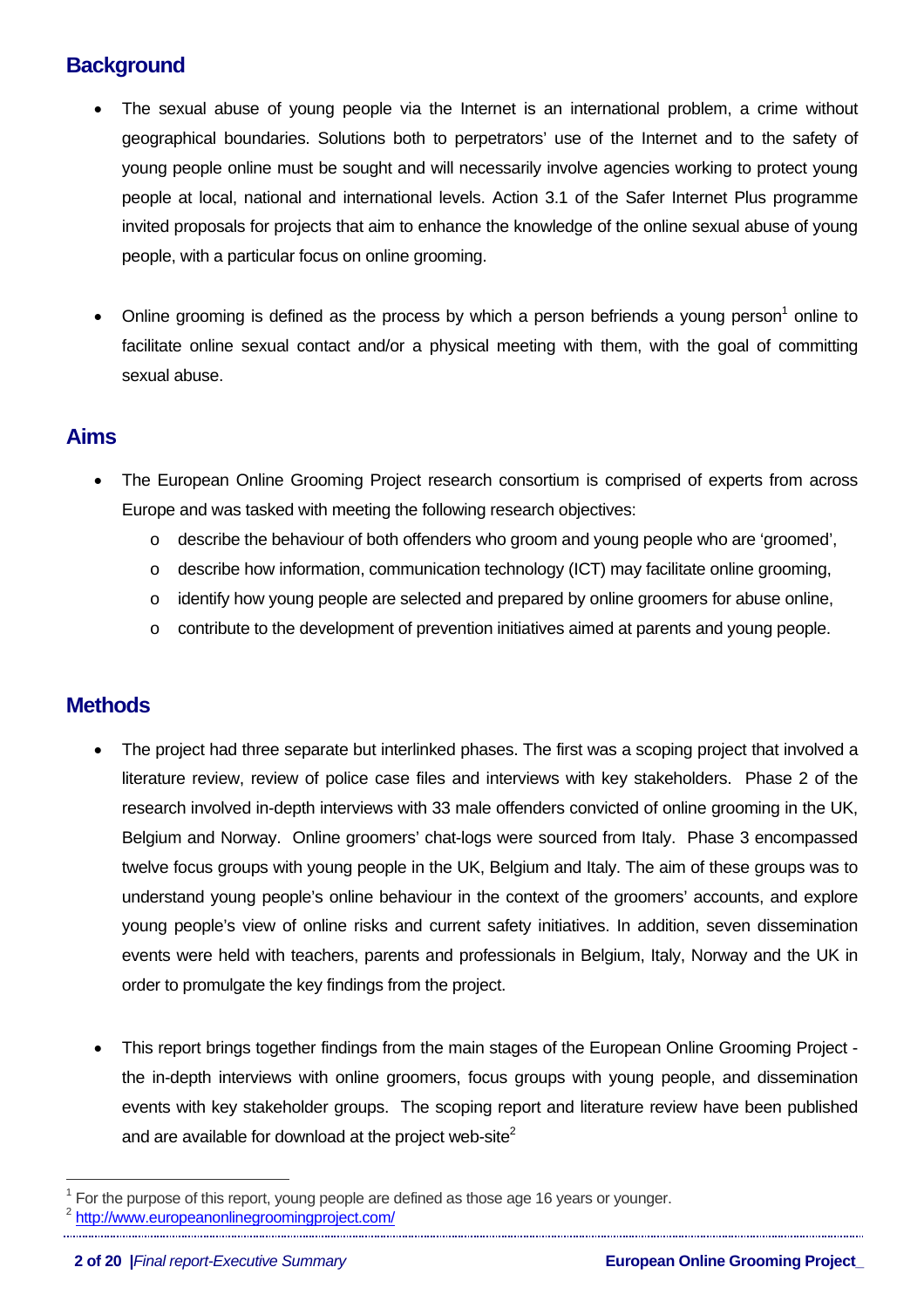# **Characteristics of Online Groomers, Technology and Websites**

- Online groomers are not a homogenous group in terms of their demographic and offending characteristics. Scores on Full Scale Intelligence Quotient (FSIQ) standardised tests were high, with a FSIQ score of over 110 common. The current offence of online grooming also tended to be the first conviction for the sample.
- Limited education or training in ICT *was not* a barrier to achieving a sophisticated understanding of computing and the Internet. Learning was developed at the workplace and/or by covertly watching the behaviour of family members online. Desktop computers, laptops as well as gaming consoles were all used to facilitate online grooming. The map of sites and chat-rooms accessed by participants encompassed: **social networking sites; instant messaging; online dating/romance; image exchange; and sexual abuse sites**. Finally, the extent of some groomers' activity meant being online for four to six hours (outside of work) a day.

# **Features of Online Grooming**

- Six features of online grooming were identified alongside two important concurrent factors: offence maintenance and risk management. Movement through the different features of online grooming was neither unitary nor linear. Instead, it was cyclical and involved a pattern of adoption, maintenance, relapse, and readoption.
- The process of online grooming was described as taking minutes, hours, days or months. Consequently, online groomers remained at different behavioural points for various lengths of time according to a dynamic inter-relationship between their goals and needs, and the style, needs or reactions of the young person.

 $\overline{a}$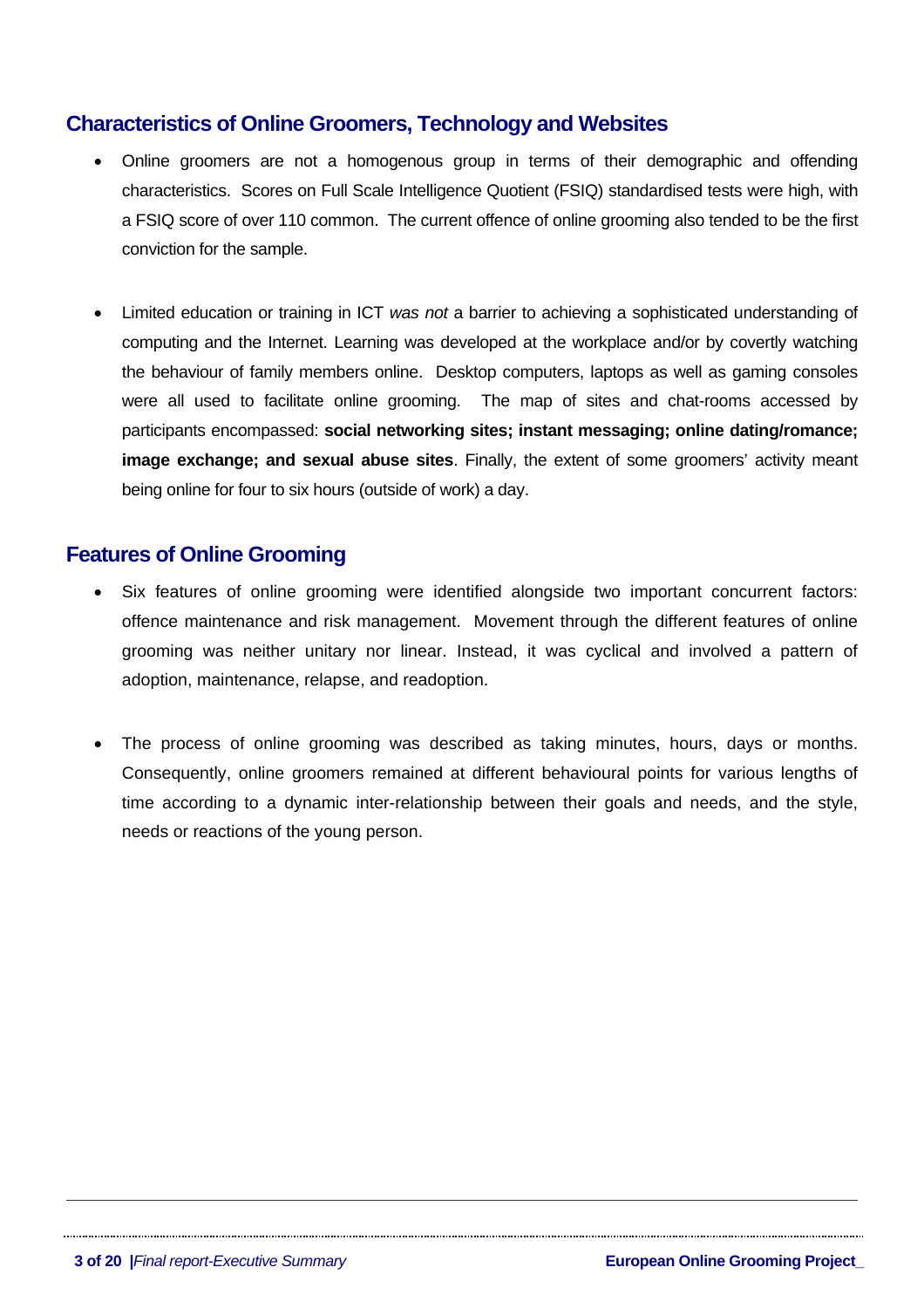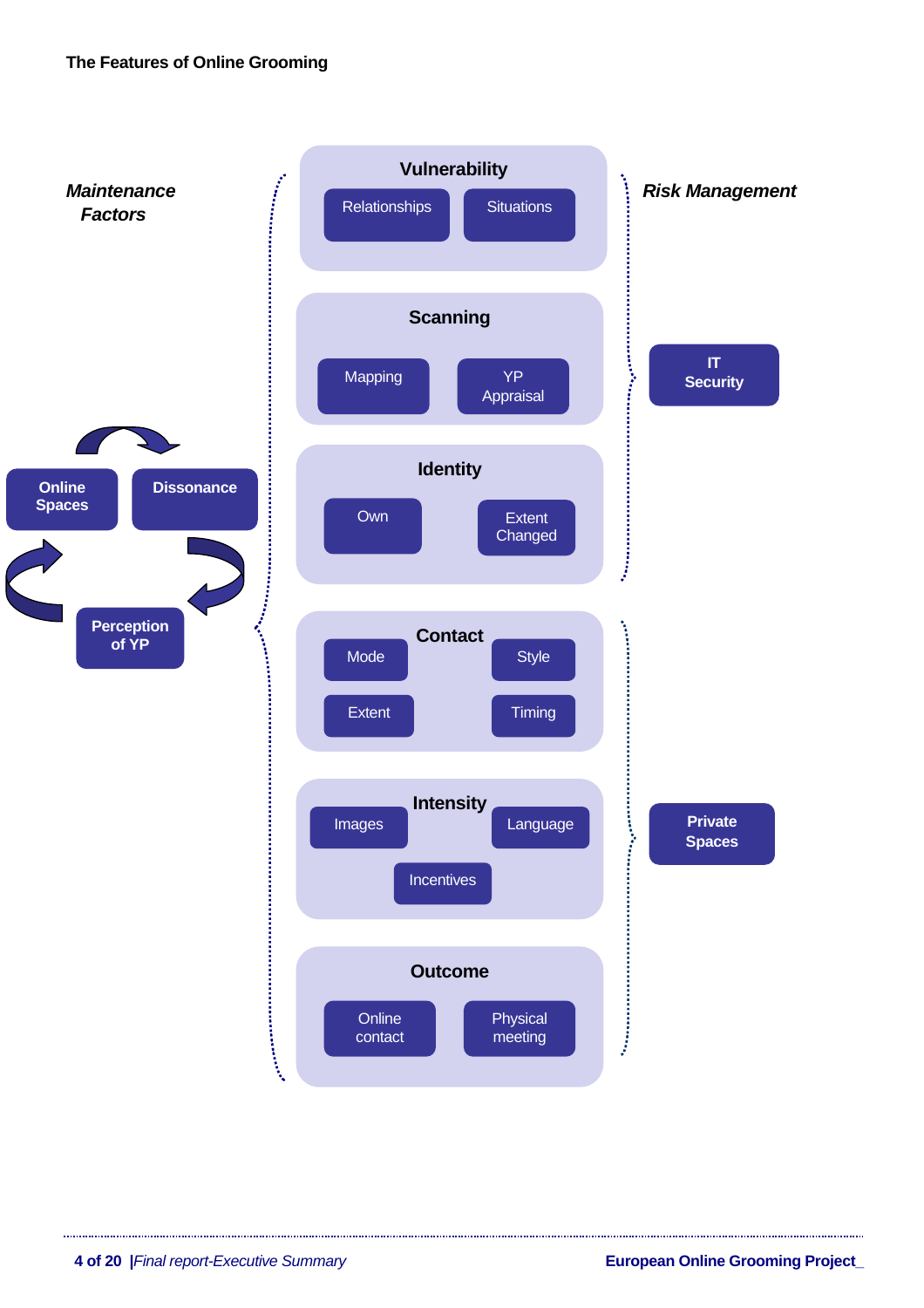# **Vulnerability**

The men described event(s) that made them vulnerable and low and so triggered their underlying goal or desire to contact and groom a young person. **Situational factors** included being made redundant from work, or losing their home. There was also the breakdown of **interpersonal relationships** such as a partner or spouse leaving the offender, or an argument with a friend.

# **Scanning**

• Some men did not immediately begin to groom the first young person they encountered online. Instead, some offenders scanned the online environment to make an 'informed' decision about who to approach for sexual contact. Scanning encompassed *being in online spaces* where young people meet to identify the nature of different conversations and what friends were saying about other young people in the forum. Scanning also involved *appraising the characteristics* of particular young people online. Three types of appraisal emerged: **virtual-sexual**-interpreting the screen name or forum tag; **idealistic/romantic**-looking for young people who would be good in a 'relationship'; and **physical characteristics**-using images of the young person to identify whether they were physically developed enough to warrant potential online contact. In contrast to those scanning, there were also men who did not hide an immediate and explicit desire for sexual contact with young people.

## **Identity**

• Online identities were shaped to present the men positively to young people. There were men that described making **'minor' changes** to their identity such as changing their name, age, marital status or using a younger (perhaps more attractive) photograph of themselves. Some men made these minor changes to their identity based on unsuccessful previous attempts at contact. There were also people that made **major changes** to their identity. Here changes went beyond amending age or name, and could involve pretending to be a young girl or woman. Some offenders also talked about using multiple concurrent identities online, and switching between them to maximise the opportunity of contact. Finally, there were online groomers that did **not change their identity** before or during their online encounters with any young people. Alongside listing legitimate details, some men were also explicit about their sexual interest in young people. That some of these men went on to develop contact with young people raises important questions about the vulnerability of some young people online.

## **Contact**

• Contact with young people online was made and sustained in four ways.

# **Mode**

• **Forums and chat-rooms** were used for text communication that continued until the encounter with the young person ended, or escalated into a physical meeting. Alongside text chat, some offenders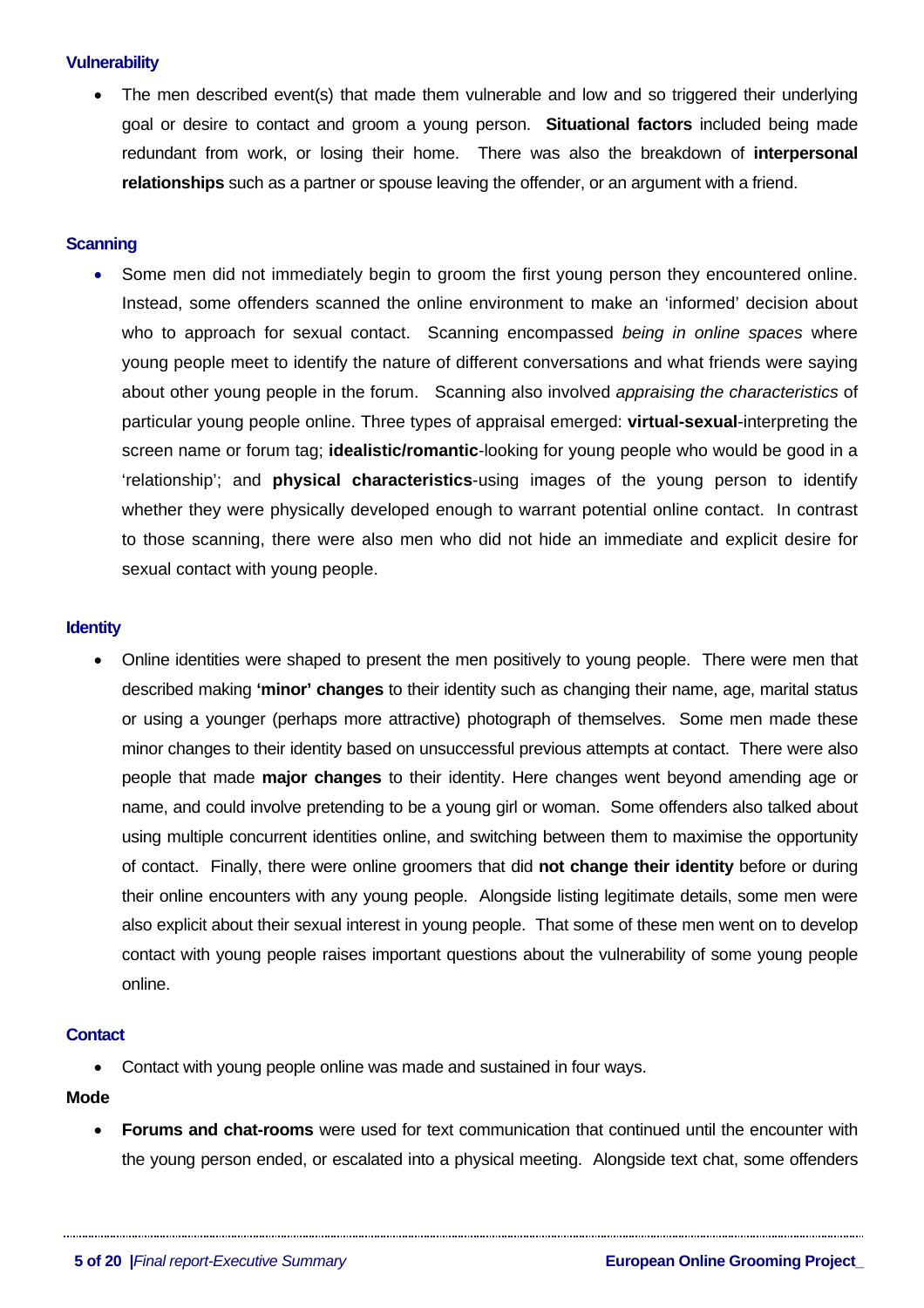also described using **webcams**<sup>3</sup> as a key part of their offending behaviour. Webcams reinforced, strengthened and maintained grooming by bringing some offenders' fantasies to life. **Phones** were used to contact young people and were described as being a more immediate and intimate method of contact. Finally, **online game platforms** were used by some men that were attempting to groom young boys. Grooming via game platforms helped to reinforce the *fantasy* aspect of offending behaviour and gave the men *credibility* in the eyes of the young men being approached.

# **Extent of contact**

The number of young people online across time zones meant that some men had sexual conversations with dozens of young people concurrently. In contrast, some online groomers were very particular about whom they spoke to. For those groomers speaking to a number of young people, keeping on track with multiple conversations was a challenging task. To manage this, some described strategies such as logging conversation histories on Excel spreadsheets, or using other coding schemes to monitor conversation 'progress'.

# **Style**

• A 'typical' grooming approach was not always used. The identity of some men online was denoted by a picture of their flaccid penis as their avatar or a profile name such as *PussyLicker69.* Here limited conversation and an instant sexual request/act characterised these approaches. For those men that did not make instant sexual requests, a deliberate process of *gentle socialisation* was described. Here the approach was tailored to meet the needs of the offender and/or the perceived needs of the young person and encompassed three styles. **Complimentary** (using language to explicitly flatter the young person); **mentor** (presenting themselves as somebody to discuss and solve the young person's problems**)**; **experience congruence** (approaching young people that shared similar interests or life experiences). In addition, some adopted a style of text to present themselves favorably. This included using *text-type* ('*Hi gorgeous hope to cu l8r')* and *emoticon[s4](#page-5-1) .*

# **Timing**

• Online groomers talked about spending seconds, minutes, days, months and even years talking to young people. For those offending quickly, the Internet has speeded up the process of child sexual abuse. That is, the anonymous, disinhibiting properties of the Internet are allowing offenders to behave in a sexually explicit way, at a speed that would be almost impossible to replicate face-to-face with a stranger offline.

## **Intensity**

• Online groomers intensified contact using three desensitisation techniques.

## **Visual**

<span id="page-5-0"></span> $3$  A webcam is a video capture device connected to a computer or computer network. Their most popular use is for video telephony, permitting a computer to act as a videophone or video conferencing station. This can be used in messenger programs such as Windows Live Messenger, Skype and Yahoo messenger services.

<span id="page-5-1"></span>An emoticon is a textual expression representing the face of a writer's mood or facial expression. For example, :), :(, and :D. They have now been

replaced by pictures such as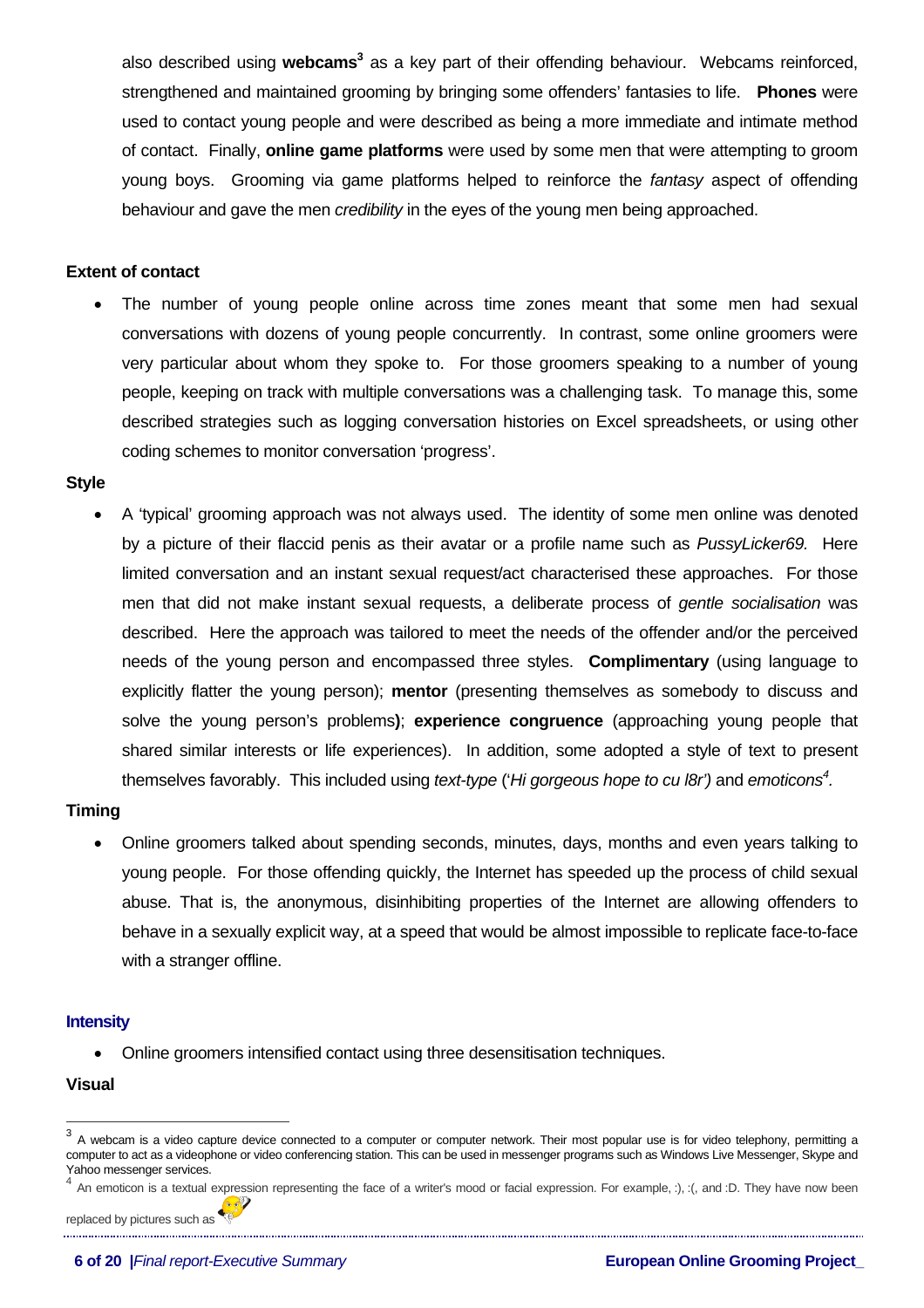• Visual desensitisation involved sending young people adult-pornography and/or indecent images of children. Where online groomers talked about a gradual process of offence intensity and escalation, images were used to instigate sexual discussion. Use of images also intensified the abuse process for the offender. For example, it was not uncommon for some offenders to describe masturbating to ejaculation whilst discussing images with young people.

# **Language**

• Running concurrently to visual desensitisation, some men created further process momentum by using language to encourage and reassure the young person. Here a *'sexual test'* was given to young people that could involve an explicit or subtle **sexual discussion**. The choice of approach was influenced by how the young person was presenting online. For example, a young person's provocative screen name could be used to introduce sexual topics. Where there was nothing to indicate a sexualised young person, sex was more subtly introduced. In addition, competitions to masturbate to ejaculation or telling sexual jokes helped promote **sex as entertainment**.

## **Incentives**

- The incentives described were either **gifts** or **threats**. **Gifts** included topping up mobile phones, providing new phone handsets, sending webcams to young people, and offers of cash. Providing gifts to young people as part of the sexual offence process is also a common tactic used by men who sexually offend offline.
- There were two forms of **threat** described by some offenders. The method selected depended on whether the groomer wanted the young person to begin sexual contact, or continue behaving sexually. *Where the young person had not yet acted sexually,* there was an example of one offender hacking into the computers of young people to encourage them to act-out sexually. *Where the young person had been behaving sexually online*, some offenders also talked about making explicit threats to encourage the young person to continue. For example, threatening to make public indecent images of the young person.

#### **Outcomes**

• For some online groomers, being able to continue to collect images and engage with young people in a sexual way was the desired outcome - a meeting or any longer-term contact for these offenders was not the goal driving their offending behaviour. However, there were also accounts of a physical meeting between the young person and offender as the final outcome. Meetings were held in hotels, car-parks, parks, bus stops, and the offender or young person's bedroom. Meetings could take place on a single or multiple occasions with the same young person.

# **Offender Maintenance and Risk Management**

• Given the view of society towards sexual offenders, and the negative emotions some offenders associated with their thoughts about young people, some online groomers needed to motivate themselves and to some extent, give themselves permission to continue grooming.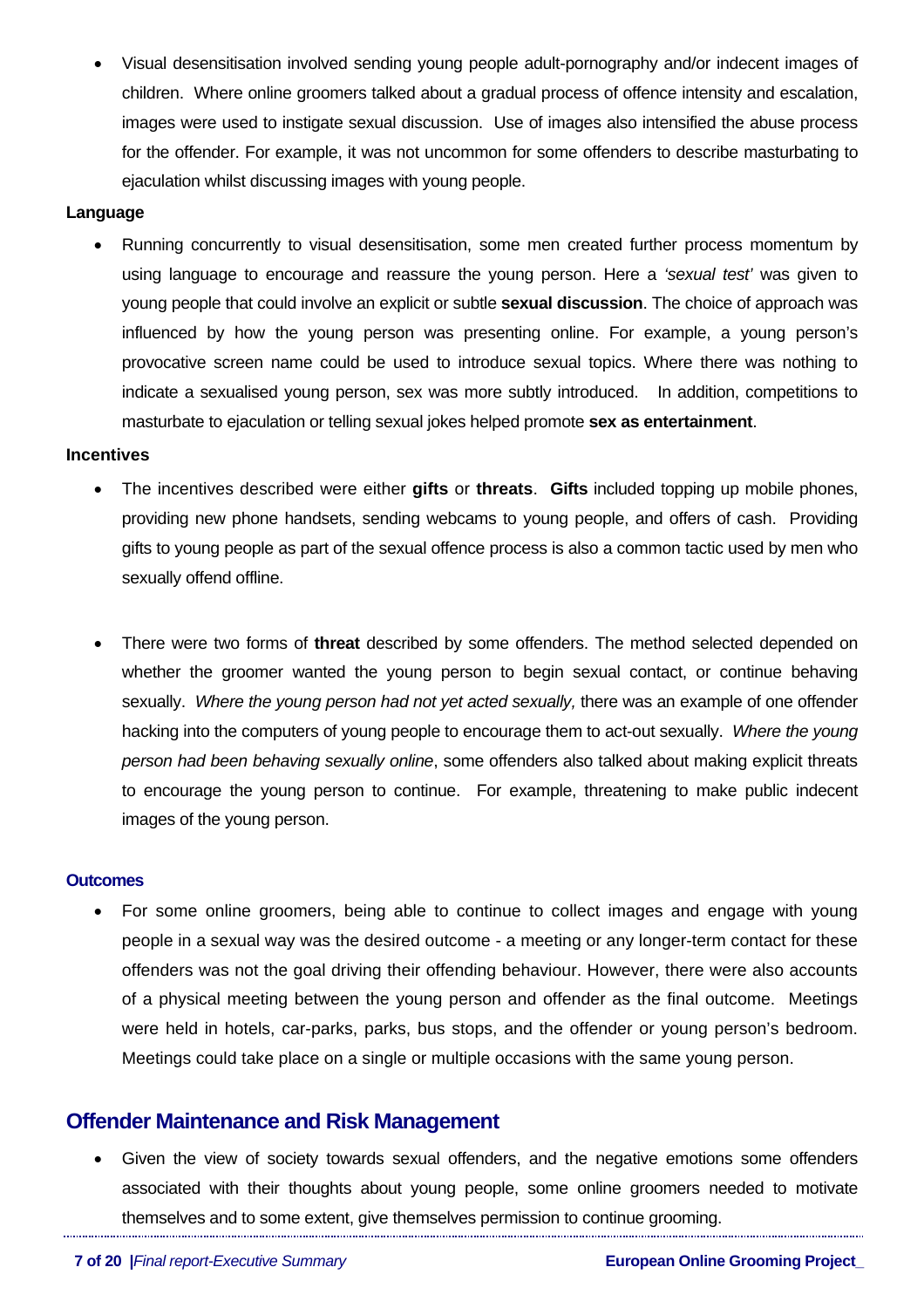## **Maintenance**

• Offence maintenance occurred in three, interlinked ways.

# **Online environment**

• Although low self-efficacy (offline) was described by some online groomers, the Internet was a place where some men could socialise with **confidence**. Influencing this confidence was the extent of potential opportunities to offend and how the Internet provided the men with the opportunity to separate their online self from their real world identity. The online environment was also a place where some men felt more alive or **stimulated**. Here the mundane aspects of life were described as being mitigated by the excitement of going online and behaving in a way that was not possible in the offline world. Some groomers also talked about being **addicted** to the Internet, where feeling tense and almost obsessed with the need to go online was a recurrent theme.Finally, the **disinhibiting** properties of the Internet helped to *maintain* online grooming offending behaviour as set out in the figure below:



- o **Anonymity:** some men used the anonymous nature of the Internet to maintain and escalate their offending behaviour.
- o **Fantasy**: running concurrently to anonymity is the belief that the offending behaviour was part of a fantasy life.
- o **Limited Feedback:** a lack of visual interaction meant some men did not have to attend to accepted conversational norms indicating displeasure, such as a frown or shake of the head.
- o **Overt Sexual Behaviour:** the final feature of disinhibition maintenance was influenced by the previous three and so allowed the men to normalise their sexual behaviour online.

## **Dissonance**

• Cognitive dissonance is the discomfort of holding conflicting cognitions simultaneously. Three features of dissonance were evident. The first was the influence of **adult and child images.** Adult pornography use was a recurrent theme, with some users searching for adult models that were 18 or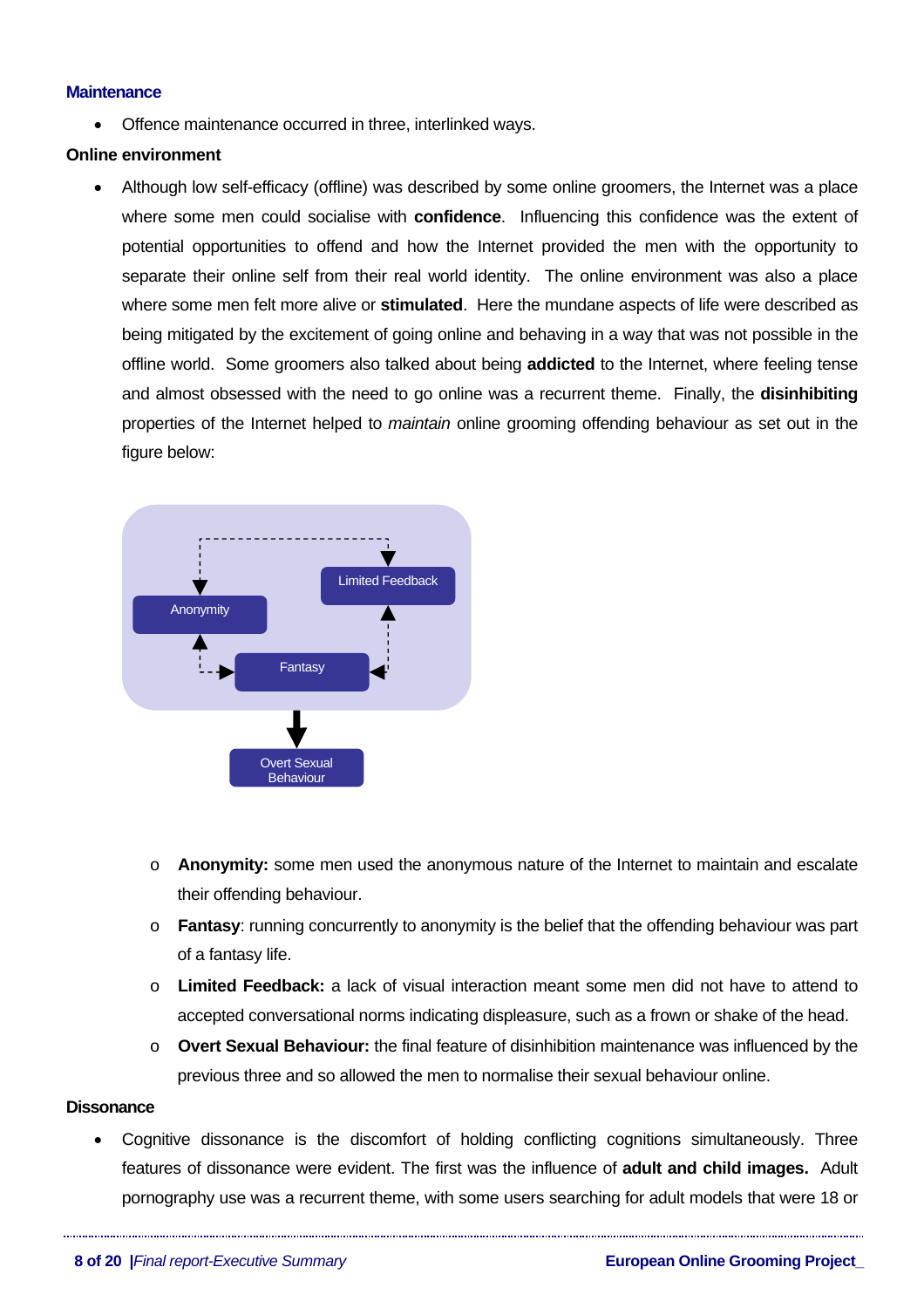19 years old, but looked younger - labeled and marketed as a 'barely legal' category. Collections of indecent images of children ranging from none to collections in excess of 20,000 were also described by some men. Indecent images were sourced from commercial sites; swapping or trading with other adults; or from mainstream file-sharing sites. The *relative ease in which illegal content could be sourced* was an important maintaining feature - some talked about viewing pornography and indecent images as a normal part of their life. The *scale of indecent material* available online also had a bearing on some behaviours - with so much material online to view, groomers do not feel isolated or 'different' viewing the content. As well as maintaining or supporting online sexual offending, for some online groomers viewing adult pornography and indecent images of children was discussed as having a role in *escalating deviant behaviour* by:

- o **Saturation**: some men did not become so easily aroused when masturbating to a particular type of image. Consequently they moved from images they saw as mild to material that was ever more explicit and thus arousing again.
- o **Denial of harm to child**: the features of some images were focused on to justify and continue offending, such as those showing the young person smiling.
- o **Fantasy:** indecent images helped 'bring to life' the young person being groomed online. For example, one participant talked about asking a young person to describe themselves in detail so he could quickly match that description to an indecent image. The image was then used during masturbation whilst concurrently chatting to the young person
- o **Demand fuelling status:** as well as meeting individual needs, there was also kudos and credibility in being a provider of indecent image material. In turn, this made some individuals feel important and so want to create and share more images of abuse.
- The second feature of dissonance that helped to maintain online grooming was **online chat.** This took place in 'labeled' venues for men (i.e. *Cherry-Popping Daddies*) with a sexual interest in children and young people. Such explicit labelling helps to reinforce the idea that this behaviour is legitimate and acceptable. The second type of area for chat was unstructured Newsgroups<sup>[5](#page-8-0)</sup> or ad-hoc discussions with other men on message boards.
- The third feature of dissonance was **offence supportive beliefs.** These are the maladaptive beliefs and distorted thinking that play an important role in facilitating or justifying sexual offences. A wide range of distortions were acknowledged by the men that encompassed: *harm reduction views* - by not physically meeting or touching a young person the behaviour was less harmful; *socio-affective*

 $\overline{a}$ 

<span id="page-8-0"></span><sup>&</sup>lt;sup>5</sup> A Usenet newsgroup is a location, usually within the Usenet discussion system, for messages posted from many users in different locations. Newsgroups are technically distinct from, but functionally similar to, discussion forums on the Internet. Newsreader software is used to read newsgroups.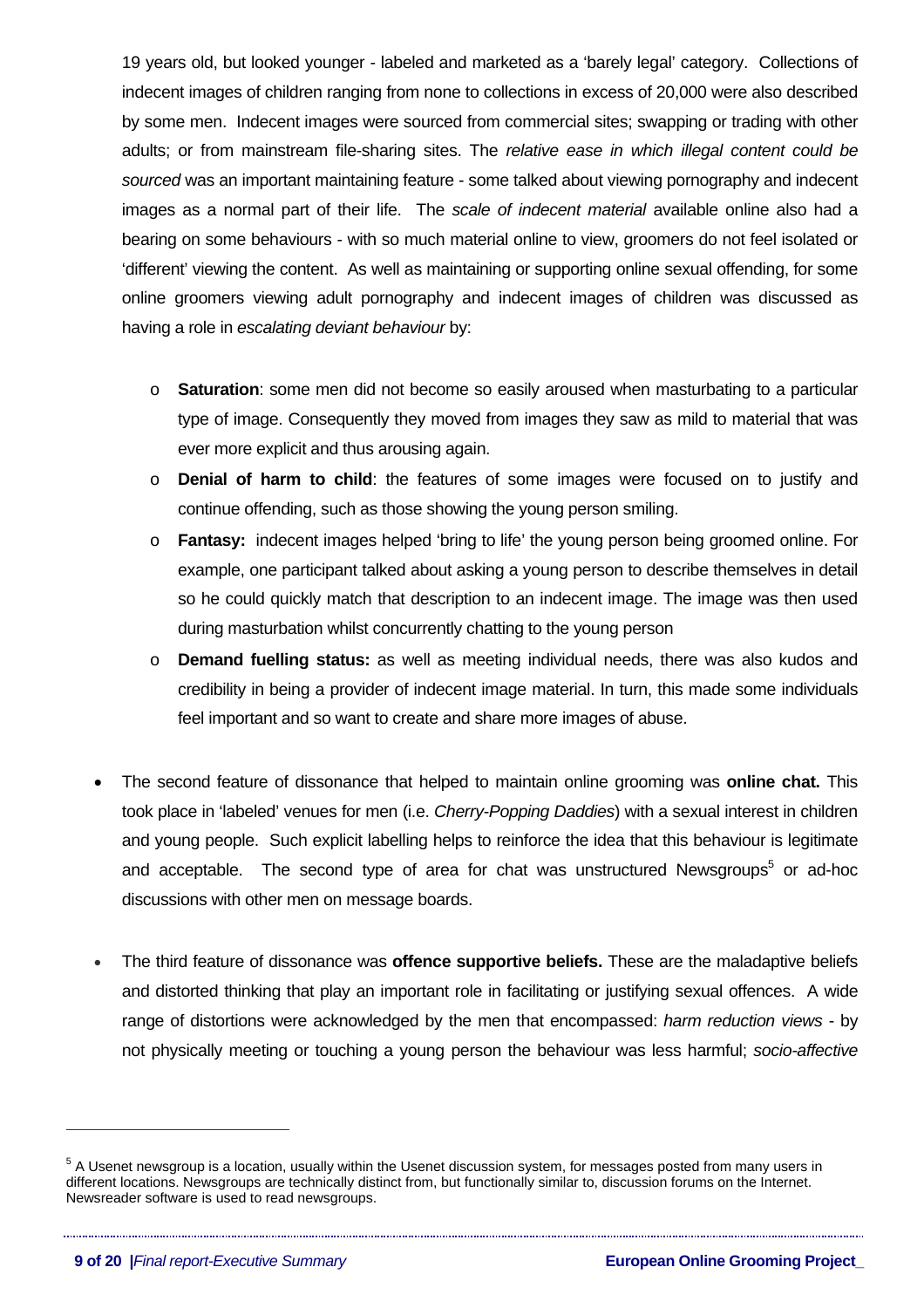*reasons* **-** here low self-efficacy underpins the reasons given to justify offending; *external locus of control* - the sense that some men felt addicted to, or trapped by the Internet.

# **Perceptions of young people and behaviour**

• The final feature of online maintenance involved the online groomers' perceptions of young people. These perceptions were underpinned by: *how the young person looked online* - whether the young person was physically developed, looked mature for their age, or was 'just under' the legal age of consent for sexual activity; *how the young person behaved online* - young people who posted sexual pictures, used sexual language about themselves or other people, were seen as sexually mature and willing for chat.

## **Risk Management**

# **Information, Communication and Technology (ICT) logistics**

• The use of ICT was adapted by some men to manage the risk of detection. These steps included: using **multiple hardware**, for example, purchasing a laptop or smart-phone for the sole purpose of offending that was then hidden to avoid probation monitoring. **Multiple ISP addresses** and multiple proxy servers<sup>[6](#page-9-0)</sup> were also used to hide the actual location of the offender. File labelling and storage management encompassed changing file extensions of indecent images; filing indecent images in a hidden hard drive, directory or folder; and using external devices to store indecent material.

## **Conversation management**

• Having a chat in any open space was described as risky so some online groomers asked for the **private email address, postal address or mobile telephone number** of the young person. The **language** used in some encounters was also tailored to minimise the risk of detection and so encourage the young person not to disclose the abuse.

## **Offending location**

 $\overline{a}$ 

• Some online groomers picked young people and meeting locations far away from their own homes so they were less likely to be recognised in a new environment. This behaviour was particularly pronounced amongst the groomers from Belgium and Norway. However, not all online groomers adopted risk management behaviours. For some individuals, their view was that they were not doing anything wrong and so there was no need to hide their actions. This is explored further in the next part of the summary that presents three types of online groomer.

# **Typology of Online Groomers**

• Three types of online groomer were identified across eight behavioural dimensions. These dimensions were whether the offender: had any previous convictions for sexual offending; used their own or another identity; the nature and extent of indecent image use; if they contacted other offenders online; the type of offence-supportive beliefs described; the speed of contact made with

<span id="page-9-0"></span> $6$  A proxy server is a server that acts as an intermediary for requests from clients seeking resources from other servers. The main aim of proxy servers is to keep machines behind it anonymous and help to bypass security / parental controls.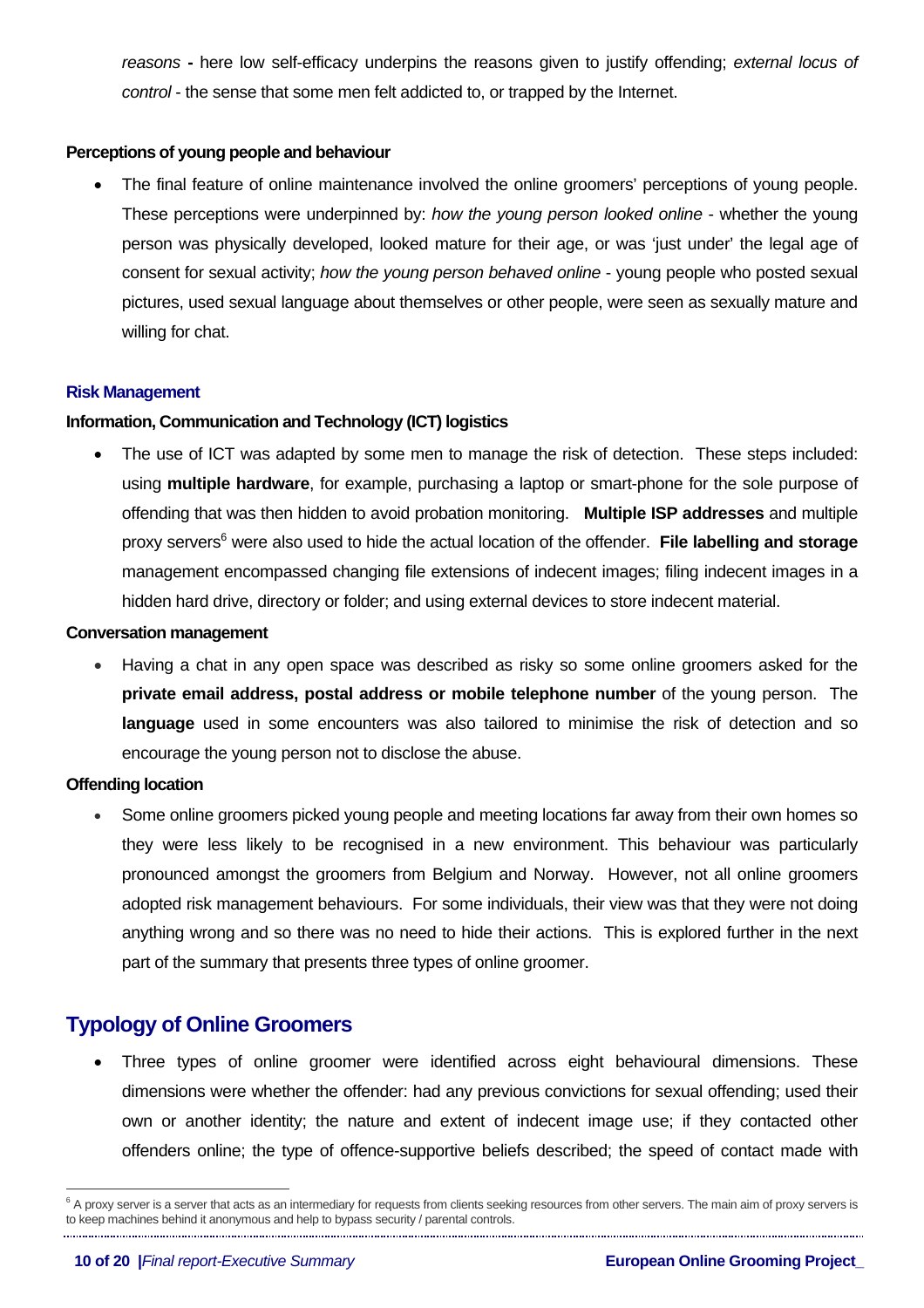young people; how contact was made and sustained; and the outcome of the offence (online offending and/or offline meeting).

# **Intimacy-Seeking**

• Men in this group did not have any previous convictions for sexual offending. They had offence supportive beliefs that involved seeing contact with the young person as a *'consenting relationship'*. As such, they did not change their identity in any way as they wanted to be liked for who they were. They did not get involved in other online behaviours that indicated to them, and others, that they were sexually offending. Consequently these men did not have any indecent images of children and they did not have any contact with any other sexual offenders online. This group spent a significant amount of time talking to the young person online before meeting to develop or further the *'intimate relationship'.* 

# **Adaptable Style**

These men tended to have previous convictions for sexual offending against children. They had offence supportive beliefs that involved their own needs and seeing young people as mature and capable. Unlike the group above, they did not discuss the encounter in terms of a 'relationship'. Some men had indecent images of children but these were not significantly large collections. They also tended not to have significant contact with other sexual offenders online. *The key feature of men in this group is that they adapted their identity and grooming style according to how the young person presented online, and reacted to their initial contact*. Contact developed quickly or slowly, depending on how the young person responded to the approach. Risk management was a feature for this group with hidden folders and sometimes extra computers/phones that could be used for online grooming.

# **Hyper-Sexualised**

These men were characterised by extensive indecent image collections of children and significant online contact with other sexual offenders. Some men also had significant collections of extreme adult pornography. They adopted different identities altogether, or had an avatar picture that was not of their face but their genitals. Contact with young people was highly sexualised and escalated very quickly. Their offence supportive beliefs involved 'dehumanising' young people. They tended not to personalise contact and so did not tend to use the phone to groom young people. In this group, meetings were less prevalent than the adaptable and intimacy seeking groomers. Some of these men also had previous convictions for having indecent images of children.

# **Young People Online**

• From the behaviour of online groomers and their accounts of young people online, it was possible to note the characteristics of victims. However as this was second-hand information it may be open to distortion, although evidence from the Italian chat logs provided some substantiation.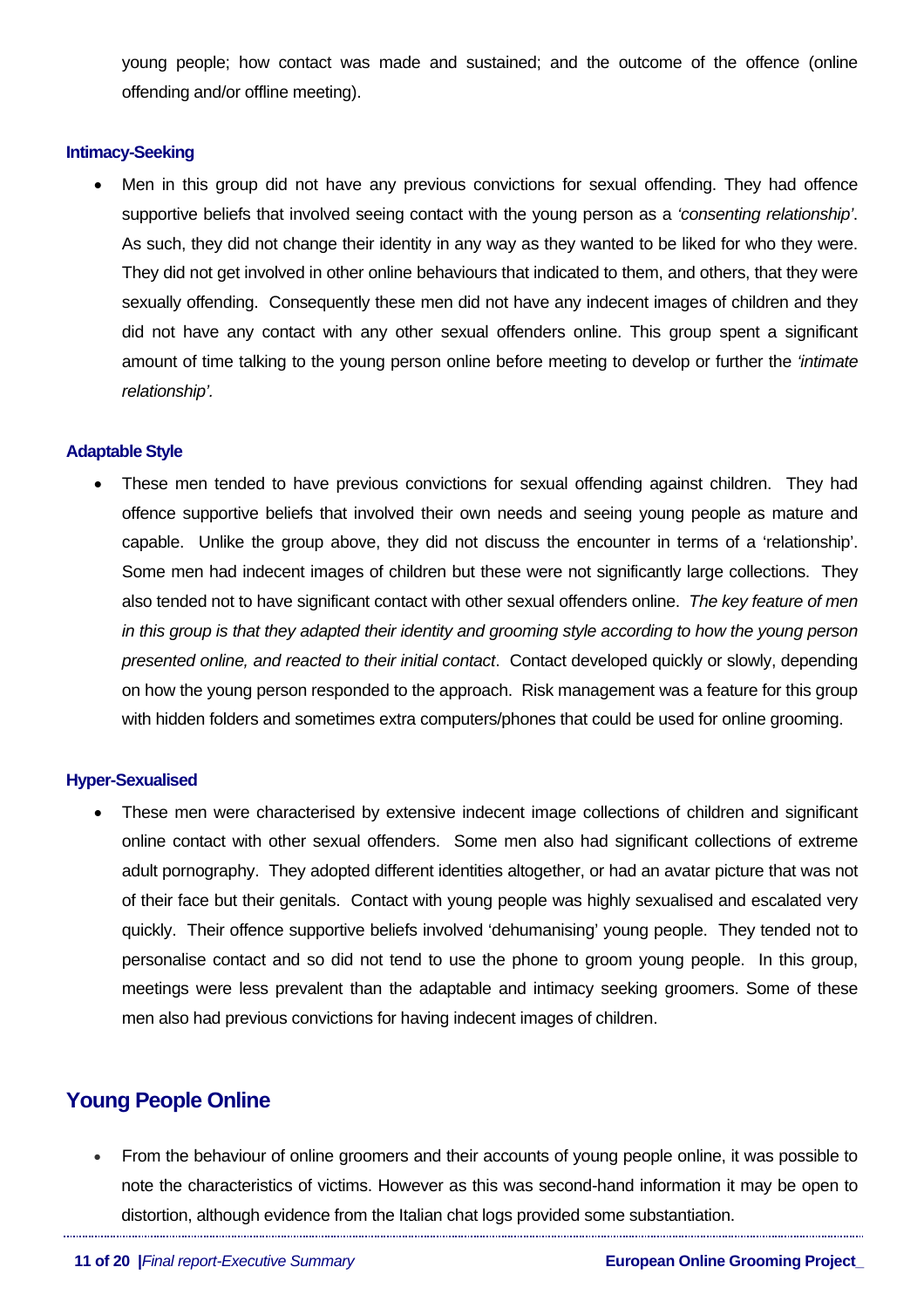# **Typology of Young People Victimised**

• A categorisation of victims was developed indicating those 'vulnerable' and those 'risk takers'.

| <b>Vulnerable victims</b>                                                         | <b>Distinguishing themes</b>                                                                   | <b>Risk-taking victims</b>                                                                               | <b>Distinguishing themes</b>                                                                      |
|-----------------------------------------------------------------------------------|------------------------------------------------------------------------------------------------|----------------------------------------------------------------------------------------------------------|---------------------------------------------------------------------------------------------------|
| Need for attention and<br>affection                                               | Loneliness<br>$\bullet$<br>Low self-esteem<br>$\bullet$                                        | Disinhibited, seeking<br>adventure                                                                       | Outgoing<br>Confident                                                                             |
| Relationship with parents<br>and home lives difficult                             | Psychological<br>$\bullet$<br>disorder(s)<br>Concurrent sexual<br>$\bullet$<br>abuse           | Young people (and offender)<br>feel they have control                                                    | Complicit and<br>consenting to<br>sexual contact                                                  |
| Seeking 'love' online -<br>believe they have a true<br>relationship with groomer. | Offender as 'mentor'<br>$\bullet$<br>Self-disclosure and<br>$\bullet$<br>joint problem solving | Less known about family, but<br>less confident on meeting than<br>online.                                | Offender re-<br>assessment on<br>meeting<br>Introverted or<br>$\bullet$<br>immature at<br>meeting |
| Resist disclosure - want to<br>continue the relationship.                         | Loyalty<br>$\bullet$                                                                           | Open to blackmail due to<br>apparent 'complicity' – own<br>behaviour used as evidence of<br>cooperation. | Non disclosure of<br>$\bullet$<br>abuse, threats and<br>computer intrusions                       |

# **Matching Grooming Style with Young People**

We can only speculate upon links between the style of online groomer and young person at this time. Nevertheless, there is a possibility that it is exactly this meshing of the characteristics which helps expalin the specific dynamics observed during online grooming. A framework was developed on the hypothesis that for at least a proportion of the interaction, some **'matching'** was at play between groomer and victim profile. What is meant by matching is the aligning of grooming style with victim profile, with a view to maximising the likelihood of contact, and fulfilling the groomers need, whether for more intimacy, or more sex.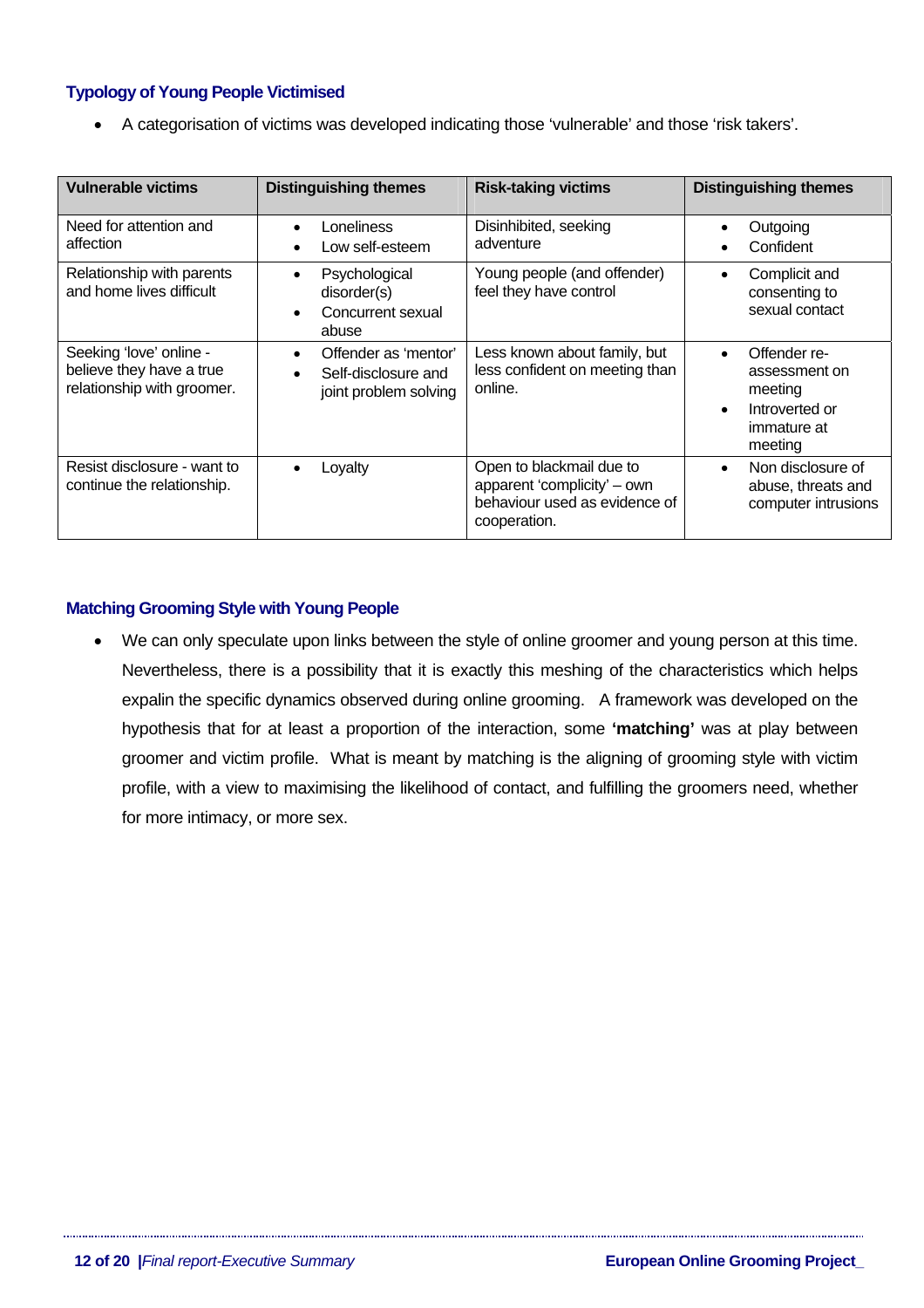

- Disinhibition/regulation
- Context and protective factors
- The *'intimacy- seeking*' groomer seems likely to match with the vulnerable victim, since both want intimacy and both mistake the online interaction for a real romantic relationship. Both seem needy in terms of confidence and support, and both want to continue the interaction over a long period and to make it exclusive. The *adaptable groomer* can develop his style to meet the needs of either type of young person. The *hypersexual* groomer is likely to interact with the risk-taking young person, given their attraction to the use of sexual screen names, and use of sexual chat. Both seem to want the adventure of an online sexual interaction, and are open about wanting sex.

## **Resilient Young People**

• From the accounts of online groomers, there was evidence of resilient young people that refused to engage online. The key features of young people's resilience (from offenders accounts and the academic literature) were the ability to: recognise risk and fend off any approach they consider 'weird', understand safety messages, feel confident about rejecting advances and informing others, coming from more secure backgrounds. The groomers did not particularly show annoyance at conversations ending abruptly, nor did they feel rejected. The anonymous nature of the online interaction meant that there was little sensitivity to rejection.

# **Young People Online: Focus group data**

• Twelve focus groups were conducted across the UK, Italy and Belgium with young people age 11 – 16 years. The aims of this phase of the research were to understand: the nature and extent of Internet use; young peoples understanding and awareness of online safety; their experiences,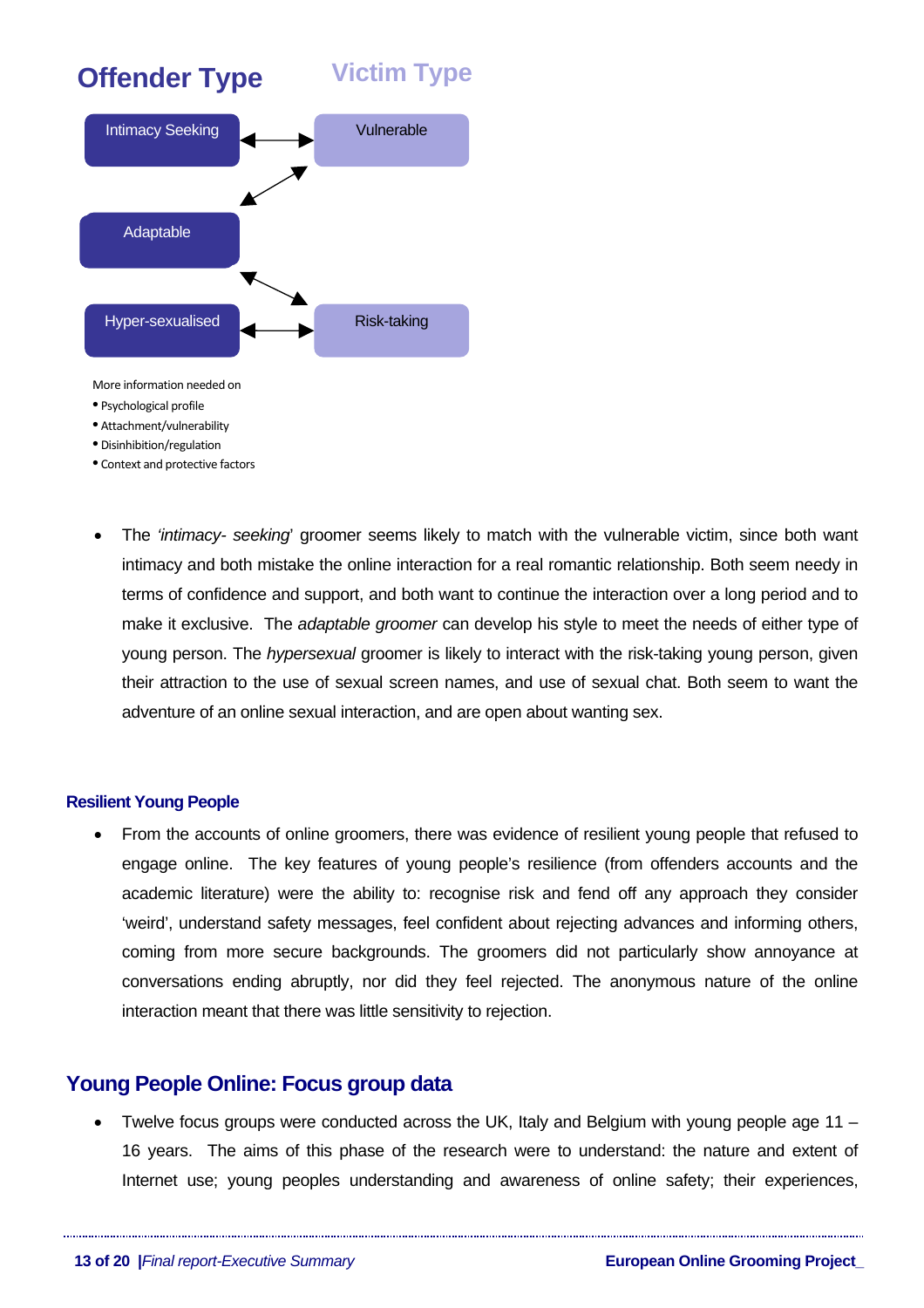behaviours and strategies to stay safe online; social networking behaviours; their knowledge and attitudes regarding online groomers; their attitudes to online safety awareness advice and training.

#### **Nature and extent of Internet use**

- Time spent online ranged from 5 minutes to 6 hours as a maximum. The older group age 14-16 spent longer online which is consistent with literature about online behaviour in the teenage years. Personal computers (PCs) and personal laptops were used during the week for searches related to homework. At weekends more time was spent social networking and, in the case of the older group, this was conducted from their mobile phones rather than PCs or laptops.
- There was both congruence and incongruence between online groomers' behaviour and young people's current use of the Internet. For example, some online groomers used **online gaming platforms** to make contact with young boys. In the focus groups there were no examples of girls using gaming consoles to go online. **Webcams** and **MSN** were also described by the groomers as a popular mode of contact; however, young people indicated a more limited use of this hardware and forum. These different patterns could be explained by the retrospective nature of the online groomers' interview accounts and how technology is evolving. Finally, the online groomers tended to take interactions to private spaces where possible. Young people described **where they used the Internet** as a matter of convenience and expediency; however, the bedroom did seem to be the preferred location and was influenced by the need for privacy.

#### **Online safety**

- Three **risk awareness** themes emerged from the group discussions. First, was the concept on **nondisclosure** and encompassed people not sharing information about their private life to strangers, or meeting people they do not know (stranger-danger). In schools where there had been no safety awareness, some young people (particularly those from the 'vocational' education stream) talked about meeting someone under particular circumstances. For example, if they were attractive. Second were risks to the **health of their computer and thus the young person**. Here, getting hacked and/or people taking control of webcams to spy on them were discussed. The final category is labelled '**no knowledge'** as some young people were unable to articulate any awareness of risk.
- **Risk-management strategies** for the young people meant having settings to 'private', not giving out phone numbers or addresses and specifically not giving out passwords. It appeared that much of the online safety practice had been learnt 'by doing' rather than through explicit advice. This was particularly evident where there had been no awareness training in school. Sources of unstructured learning tended to be from siblings and parents.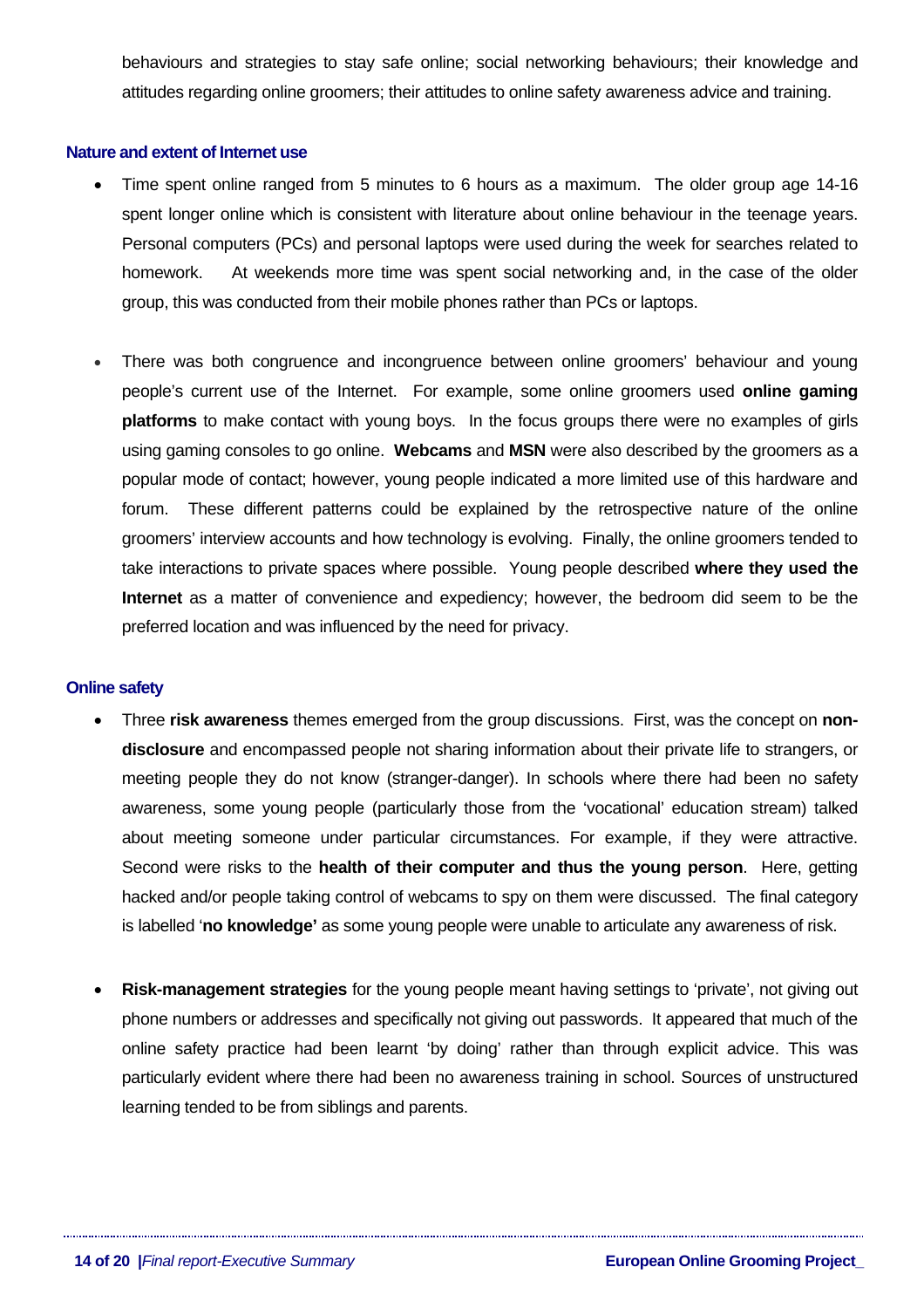## **Social networking - Facebook**

The popularity of Facebook was striking and virtually all young people used the site. Where Facebook was not used, it was because the young people were not yet old enough to access the site.

# **Adding friends**

• Facebook friends ranged from 50 to 1000. Irrespective of the actual number of Facebook friends, a sense of **competition** to have more friends underpinned this aspect of Facebook behaviour. Here there were examples of some young people adding friends they had not met. Despite the competition influencing how friends are added to Facebook, some safety messages are getting through. That is, the pressure and competition to have many friends was discussed by one of the older girls as a concern about younger children using the Internet.

# **Profiles and privacy settings**

- Some young people had their **profile settings** on 'public'. This meant anyone using the Internet can access the page and discover personal details about the young person. These young people tended to come from 'vocational' education streams. For those that had their settings on 'private', influencing this behaviour were safety awareness sessions in school, or parents that were aware of safety issues and also users of Facebook. There were also some young people in this group who talked about having good awareness, but had not yet put the learning into practice.
- Acceptable **profile content** was name, gender, birthday, 'information about your life', and the name of the town lived in. In addition, some young people used profile names such as 'Squiggle' or 'JackiesGirl'. Given that some profiles were public, and some online groomers scan profile information to target particular people - this is risky practice. The information seen as not suitable to post on profiles was personal addresses and phone numbers. When 'relationship status' on profiles was discussed, there was a difference between the countries in terms of the type of information posted. This behaviour was not mentioned at all in the UK groups, but did feature in the Belgium and Italian groups. Given some online groomers perceive young people as mature and ready for contact, openly disclosing relationship status has safety implications.
- **Fake single or multiple profiles** on Facebook were also discussed. Here young people developed multiple profiles in response to safety risks and so posted different information on each profile according to who they expected to view the page.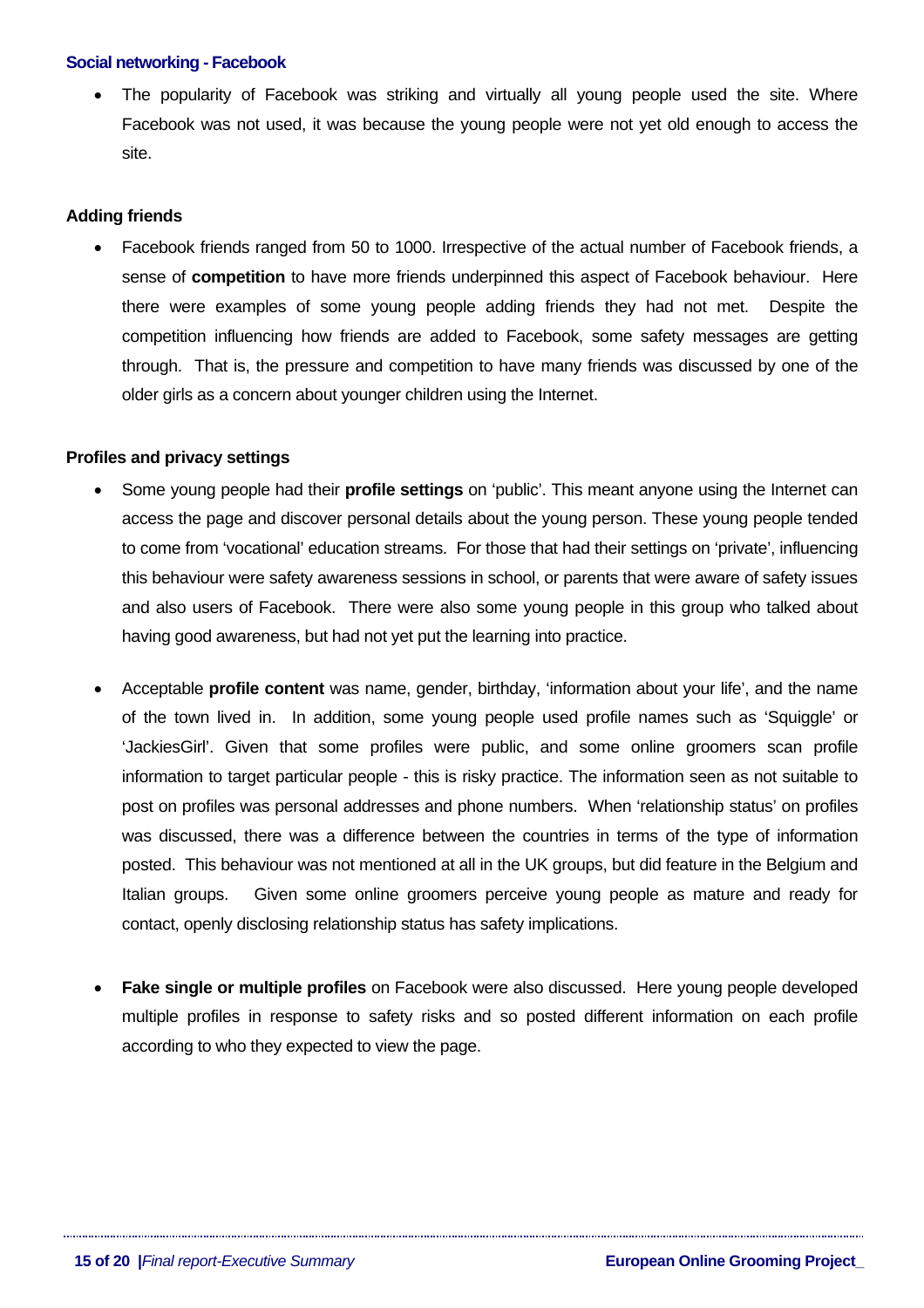#### **Awareness and Perception of Online Groomers**

# **Awareness of grooming**

In some cases the word 'groomer' was an unfamiliar term. When definitions were established, descriptions of online groomers tended to be stereotypical depictions of old, unattractive or 'sick' people. These attitudes suit some online groomers' approach if they present themselves attractively.

## **Perceptions about approaches**

• The range of responses reflected understanding of how groomers may socialise with young people and attempt to relate to the young person by wanting to learn more about them. The information gathered from young people was encouraging as they show that some safety messages about the type and style of approach are being understood.

#### **Approaches received, appraisal and actions taken**

- Some young people shared experiences of receiving inappropriate approaches. In fact, an approach by some that they judged as 'suspicious,' seemed to be an almost expected experience. The **identity** and **escalation** features of online grooming were the point when young people became aware of a potential risk. Here, not trusting someone referred to persistence by the 'stranger' trying to communicate. Some young people also described men that made fast sexual contact with explicit sexual behaviours. Beyond general suspiciousness of some approaches, the style of language used by online groomers was discussed as a key identifying marker of risk. For example, clumsy attempts at shorthand, excessive use of emoticons were all described as signs of a 'fake approach'.
- Young people's responses to an approach covered three themes. **Immediate action** consistent blocking of messages or ignoring inappropriate requests. **Risky behaviours** - keeping strangers phone numbers and continuing to chat online until things seem suspicious. **Extent of disclosure** – a common feature across boys and girls accounts was they deal with things alone and doing so was not much of a problem. Boys in particular tended to be more resistant to the idea of telling anyone about inappropriate online approaches, girls tended to tell a friend. There was some resistance to telling parents or carers, influenced by a fear that their computer privileges would be removed.

# **Attitudes to Safety Training**

• The **style or approach of the training provider** distinguished attitudes to safety training. In Italy all training seemed to be welcome, in the UK, some young people wanted to relate to the provider. This did not necessarily mean the provider needed to be someone of a similar age, but people who liked Facebook. There was a sense that some parents were fearful of Facebook, and so some young people were sceptical about the advice the parent gave. Therefore an open and balanced delivery does seem to **influence the credibility of the message**. Some younger girls in the sample had been put-off Facebook (temporarily) and other social networking sites on account of earlier safety awareness initiatives. Ultimately this is not helpful given that not all online interaction is going to be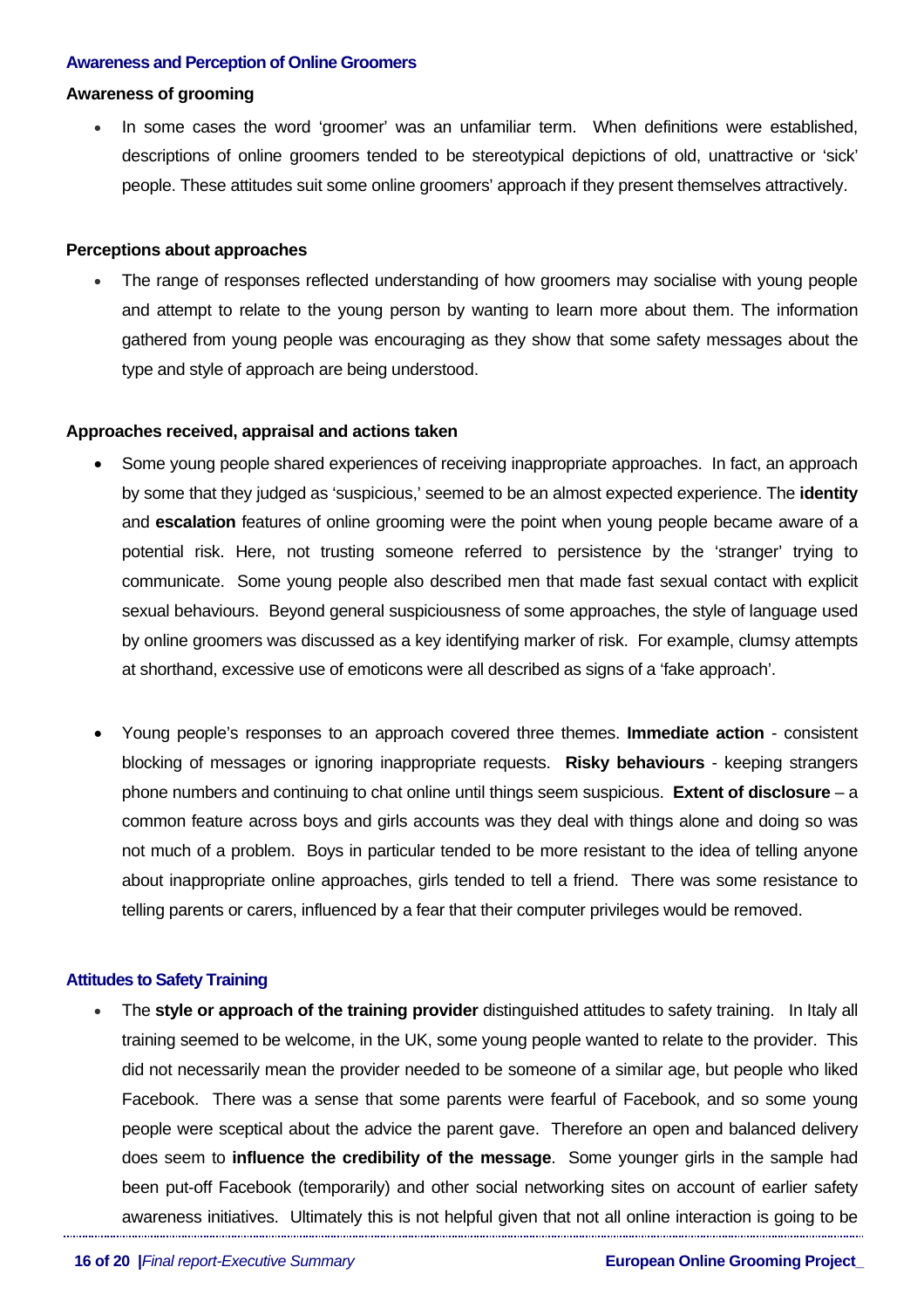harmful. The young people were clear that **education programmes need to target younger children**. The suggestion here was that the younger children are more vulnerable precisely because of their desire to get online and their **competitiveness** to have as many friends as possible.

# **Implications: Applying the Research to Practice**

# **Safety initiatives in a public health model**

The potential scale of victimisation of children or young people online makes the issue one of public health, given the population base of potential victims and the damaging impact on children's mental health and even physical health following abuse initiated online.



# **Public protection and intervention packages**

• Safer Internet Programmes have led to much greater provision of information and awareness across Europe. However lack of awareness about online risk is still a problem. From this research with online groomers and young people, gaps in safety campaigns were identified regarding the **content of messages** and **how they were delivered.**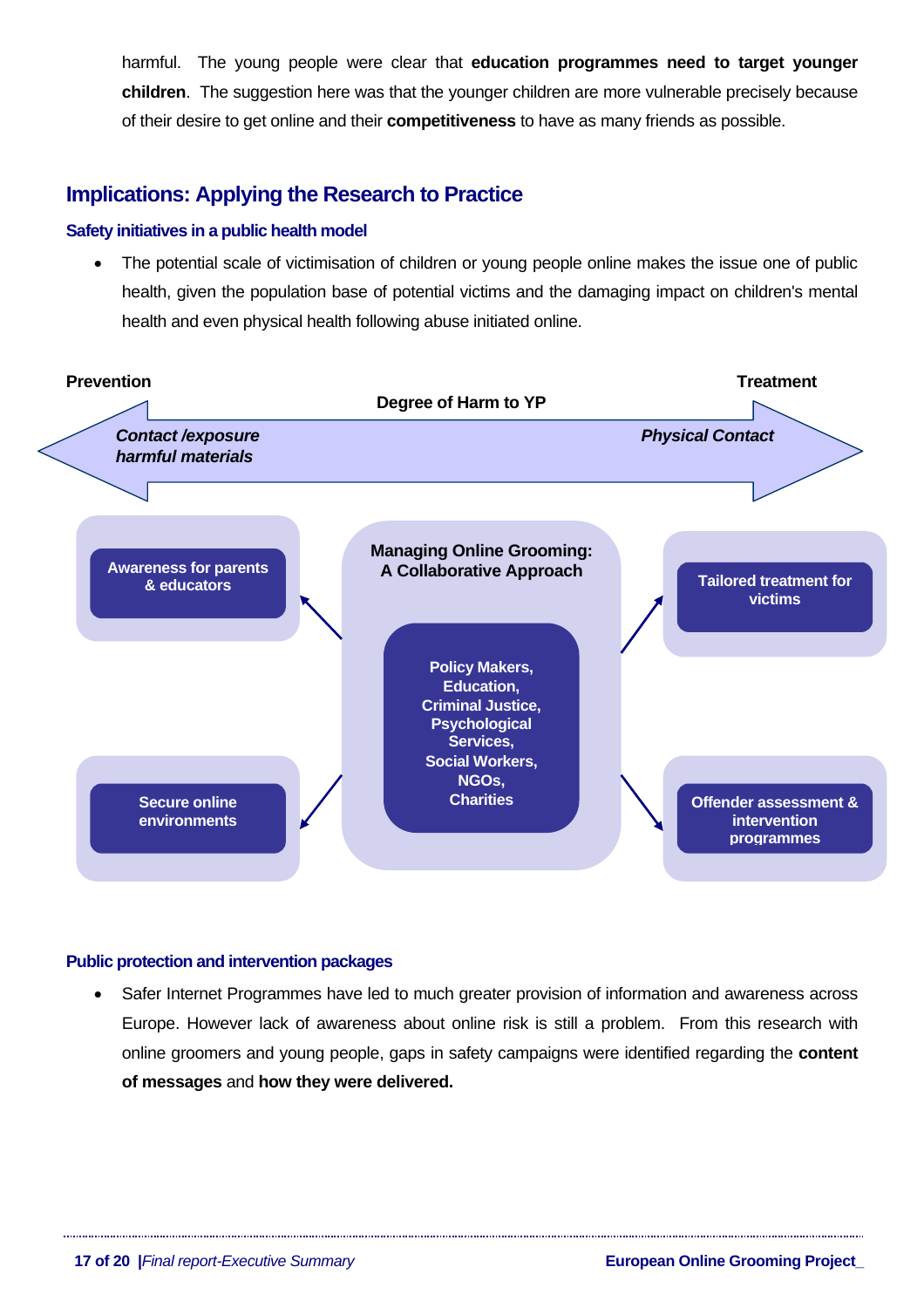# Content gaps

- Some young people still have **no knowledge** about online risks
- Some young people did not understand the term '**grooming**'
- There is mixed awareness with regard to the **benefit of private profile pages**
- Descriptions of online groomers tend to be **stereotypical perceptions** that do not mirror reality
- There is limited awareness of how some offenders **scan the online environment** for information
- There was **no awareness of continued abuse online by collecting images** without a meeting
- **Internet enabled mobile phones** is an emerging risk not acknowledged by young people
- Limited awareness of the **potential risk in continuing conversations** with unknown contacts
- The **importance of disclosure** is not embedded in an understanding of risk management. To engage young people and parents with this information messages could encompass:
	- o **targeted approached for boys and girls** and **identified vulnerable children**
	- o **sharing information beyond peer groups,** to encourage disclosure by friends/siblings
	- o people **will not be seen as unintelligent** if mistakes are made online.

# Process gaps

- To empower and engage young people, a **punitive, fear-based approach** does not seem effective
- Parents to encourage disclosure of harm. **Internet access as a home privilege undermines the potential for disclosure**
- **Parents and carers** have a key role to play in providing compelling, balanced information about online risks. Significant others require accurate information about online behaviour and risks.

# **How can the industry contribute**

- Multi-national organisations have done much to fund and assist the promotion of online safety. However, a sense of competition when social networking encouraged some young people to accept unknown adults as friends, with profile pages of use to groomers kept open. Therefore, can social networking sites keep all settings private when an account is opened, with the onus on the user to unlock settings rather than having to lock them retrospectively?
- In addition, can more be done to prevent the sharing of indecent images and discussion of offencesupportive beliefs on forums that promote the sexual abuse of young people? Indecent images and offence-supportive helped maintain the online offending process, therefore, any intervention from the Industry to limit this type of behaviour would be welcome.

## **Online groomers assessment and treatment needs**

## **Risk assessment**

• For online groomers without offline contact histories and no previous conviction, it is not clear if current **static risk** assessment scales can be reliably used. For static scales to accurately assess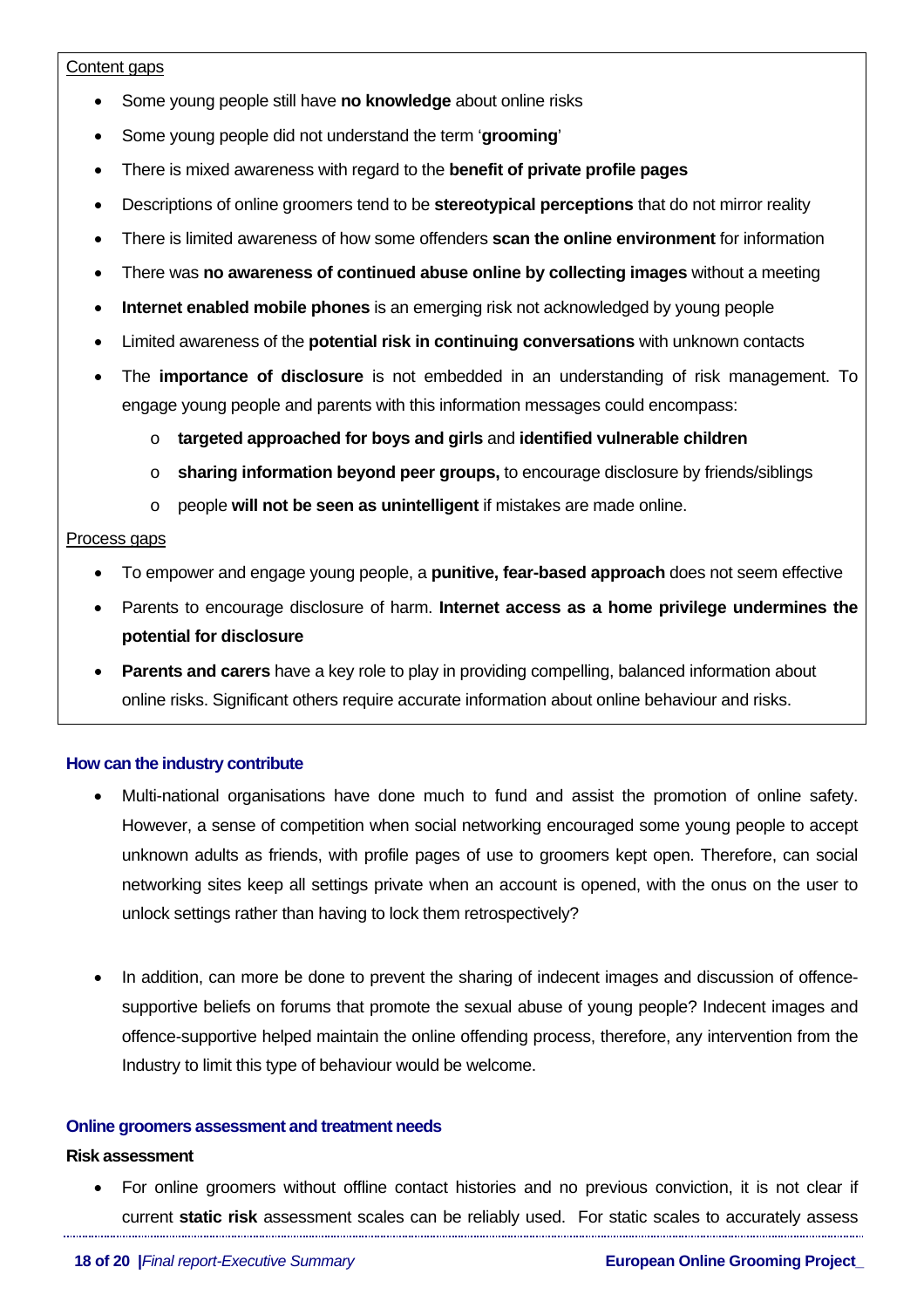the future risk for online grooming, it would be helpful to consider the *number of people contacted online* and whether *multiple identities were used*. The **dynamic risk factors** it would be helpful to consider include: *the role of indecent images and sexual chat in maintaining the offence process; the impact of the online environment on disinhibition, with particular regard to anonymity and identity masking.*

# **Treatment approaches**

• Internet Sexual Offenders can receive a diverse range of interventions across Europe. Therapies differ according to the model adopted by the therapist, or organisational preference if delivered in institutions. The range of treatment options and how this research may contribute to programme content is set out below.

| <b>Approach</b>        | <b>Considerations for Treatment of Online Groomers</b>                                                     |  |  |
|------------------------|------------------------------------------------------------------------------------------------------------|--|--|
| <b>Addiction model</b> | aspects of online grooming as an addiction (time spent online, compulsion to go online,                    |  |  |
|                        | collection of indecent images).                                                                            |  |  |
| Cognitive-             | online offenders treated separately or mixed in with a group of contact sexual offenders?                  |  |  |
| behavioural model      | this research suggests groomers share many characteristics with those offending offline,                   |  |  |
|                        | nature of online disinhibition included in programme content for online sexual offenders,                  |  |  |
|                        | develop risk, need, responsivity treatment targets pertinent to findings from the features of<br>$\bullet$ |  |  |
|                        | online grooming, offence maintenance/images, and type of groomer presenting,                               |  |  |
|                        | develop psychometric measures of treatment change that measure the offence-supportive                      |  |  |
|                        | beliefs described by online groomers in this report,                                                       |  |  |
|                        | consider pairing CBT with pharmacological treatment (hormonal drugs that reduce sexual                     |  |  |
|                        | drive) for the hyper-sexual groomer obsessed with indecent images.                                         |  |  |
| Psychodynamic          | what does Internet pornography and indecent images of children offer and the role of a<br>$\bullet$        |  |  |
| model                  | virtual second life?                                                                                       |  |  |
| Good lives model       | evidence of strengths include: pro-social activities that took place online; some men had<br>$\bullet$     |  |  |
|                        | the skills and capability to learn how to build computers and operate ICT in a sophisticated               |  |  |
|                        | way - suggests potential that could be used positively.                                                    |  |  |

## **Raising awareness across key stakeholders**

- A core aim of this research was to empower professionals, policy makers and parents with robust information to manage the risks presented by online grooming. Seven events were run in the UK, Italy, Norway and Belgium with parents, teachers and professionals working with offenders and young people.
- The key learning messages from **parents** encompassed greater awareness of how online groomers can use the Internet and enhanced knowledge of how young people are operating online, and the associated potential risks. In particular, there was a sense that the concept of being a parent is evolving, as are new technologies. As such we need to equip parents with the right information for them to feel empowered and cascade that learning to their children.